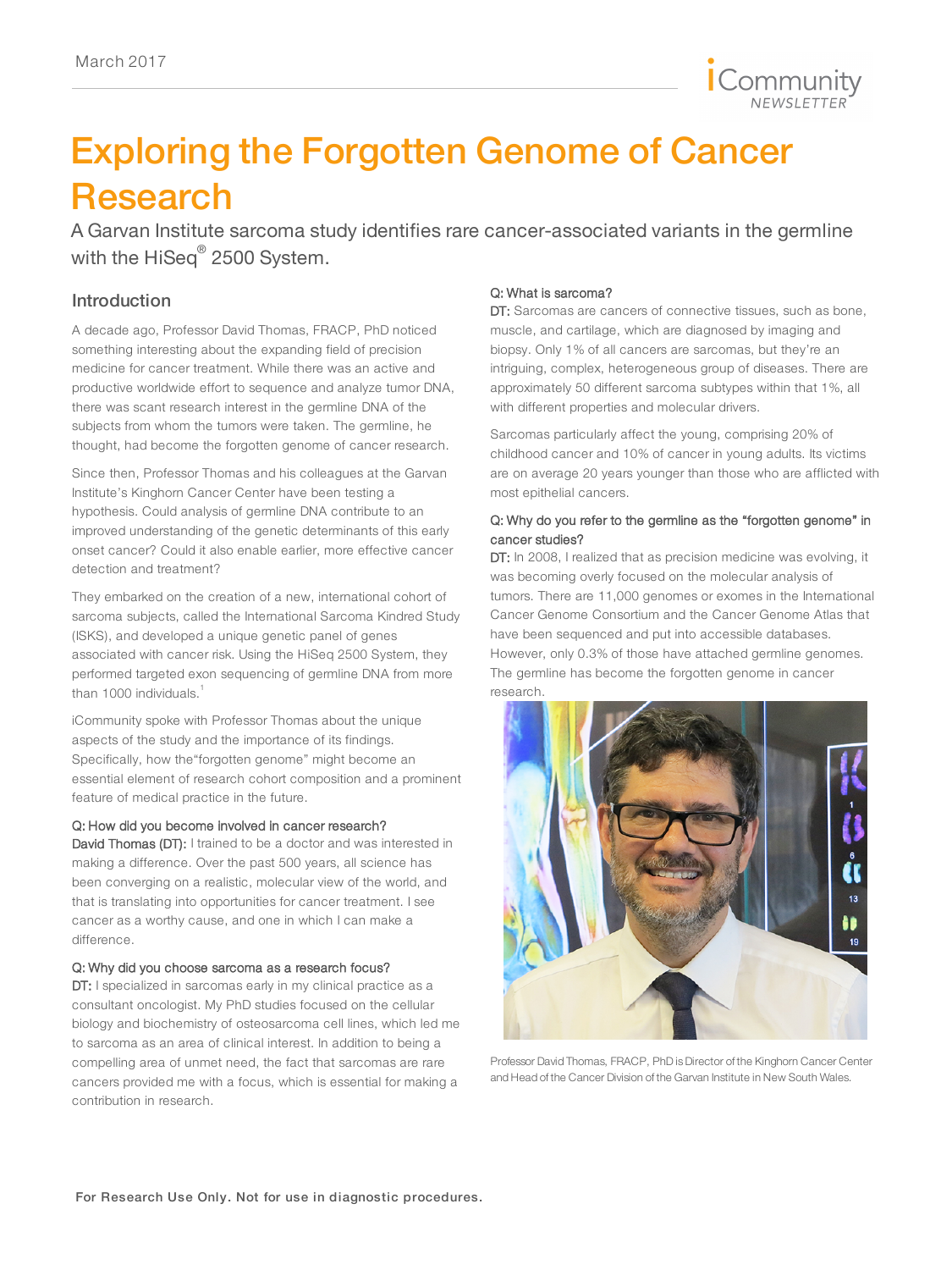#### Q: What is the potential value of the germline in cancer studies?

DT: In the Genomics Cancer Medicine Program at the Kinghorn Cancer Center, our hypothesis is that by understanding the genetic determinants of early onset cancer, we could potentially identify cancers earlier and at a curable stage. Because we cure 85% of individuals who get cancer under the age of 40 today, we could improve that percentage even more by introducing the secondary prevention and management strategies that are already used in other areas of medicine.

For example, after someone has a myocardial infarction, there is a standard treatment program to manage their subsequent risk of having a second heart attack. We don't do that in cancer. Genomic analysis of the germline could help us understand why an individual got cancer, enabling us to initiate a follow-up medical program in a risk-stratified way.

# "We found a statistically significant correlation between the number of pathogenic variants that people carry and an earlier age of cancer onset."

#### Q: What sparked the creation of ISKS?

DT: The genesis of ISKS was the need for a patient-centered cohort that was annotated with information relevant to understanding the genetic risk for cancer. The patterns of cancer in a family tell us how genes and alleles are transmitted. That information is rarely collected so we had to make a special effort to create a cohort that fit the goal of genetic risk analysis. The ISKS started in Australia and is now open at 21 centers across all continents. The study reaches 1900 families and is growing.

## Q: How did you choose which genes to include in the sequencing panel used in the study?

DT: We took a superset of commercial and academic heritable gene panels that were available at the time and added a few genes that we knew were sarcoma-related, such as exostoses genes EXT1 and EXT2. There were some genes, like ERCC2, which were included because they are involved in DNA repair. It was intended to be a panel of genes known to be associated with other diseases that would enable us to ask what happens when those genes are mutated in a sarcoma population.

#### Q: What were the unique features of the study?

DT: Instead of looking directly at tumors, we analyzed the germline DNA of a 1162 proband cohort of subjects with sarcoma. We performed targeted exon sequencing on a panel of 72 genes associated with cancer risk. Most of the cohort was composed of individuals who were not selected for family history. For the ISKS, we chose consecutive cases coming into specialist sarcoma units around the world. It was the same with the other cohorts, except for the 10 subjects from kConFab (Kathleen Cuningham Foundation Consortium) that were familial breast cancer cases who had sarcoma.

The study also included a case-controlled rare variant analysis of 6545 cancer-free individuals. Using a case-controlled design across populations to identify individual genes associated with sarcoma risk was a novel component of our study.

#### Q: What were the major findings of this 5-year pathogenic variation study?

DT: As the ISKS cohort grew, it became clear that one important quantitative aspect of the phenotype was the age of cancer onset. In our study, we found a statistically significant correlation between the number of pathogenic variants that people carry and an earlier age of onset. That told us that age of onset, and not necessarily sarcoma type, was a robust predictor of the burden of genetic heritability.

We performed a rare variant burden analysis to identify which genes among the 72 on our panel were particularly enriched. The obvious candidate for a pan-sarcoma panel was TP53, which is known to be associated with sarcoma risk, and it was powerfully enriched across the entire cohort. There were other genes that we didn't expect to be associated with sarcoma, including ATM, ATC, and ERCC2, which were strongly enriched.

Among people with sarcoma, there were 61 individuals who had pathogenic variation in genes like APC, MLH1, MSH2, and MSH6, which are associated with bowel cancer. We also identified 28 individuals in the sarcoma cohort who have BRCA1 or BRCA2 mutations, which is well known in breast cancer medicine. The importance of these genes is that we already have established programs for managing risk. I think that's a very important outcome.

"We used the HiSeq 2500System, which was perfectly suited for the study and made sequencing incredibly affordable."

# Q: Was it surprising to identify polygenic as well as monogenic determinants of sarcoma risk?

DT: Our finding of polygenic risk was completely novel. It arose out of an observation about the progressive earlier age of onset for individuals with multiple pathogenic variants. What was striking to me was that if we looked at people who carried two or more of the strongest alleles that are prominently associated with cancer risk, for example in genes like BRCA1, the age of onset for those individuals was even younger than for the TP53 mutation carriers. That means the combined effect of this previously unrecognized polygenic rare variation is at least as great as the strongest known monogenic determinant of sarcoma risk.

What's also notable is that we have about 20 people in our cohort with TP53 mutations, and 36 who have this polygenic pattern. It implies that not only is the polygenic effect size greater, but its contribution as a cohort is almost twice as large. Twice as many people are carrying these multiple variants.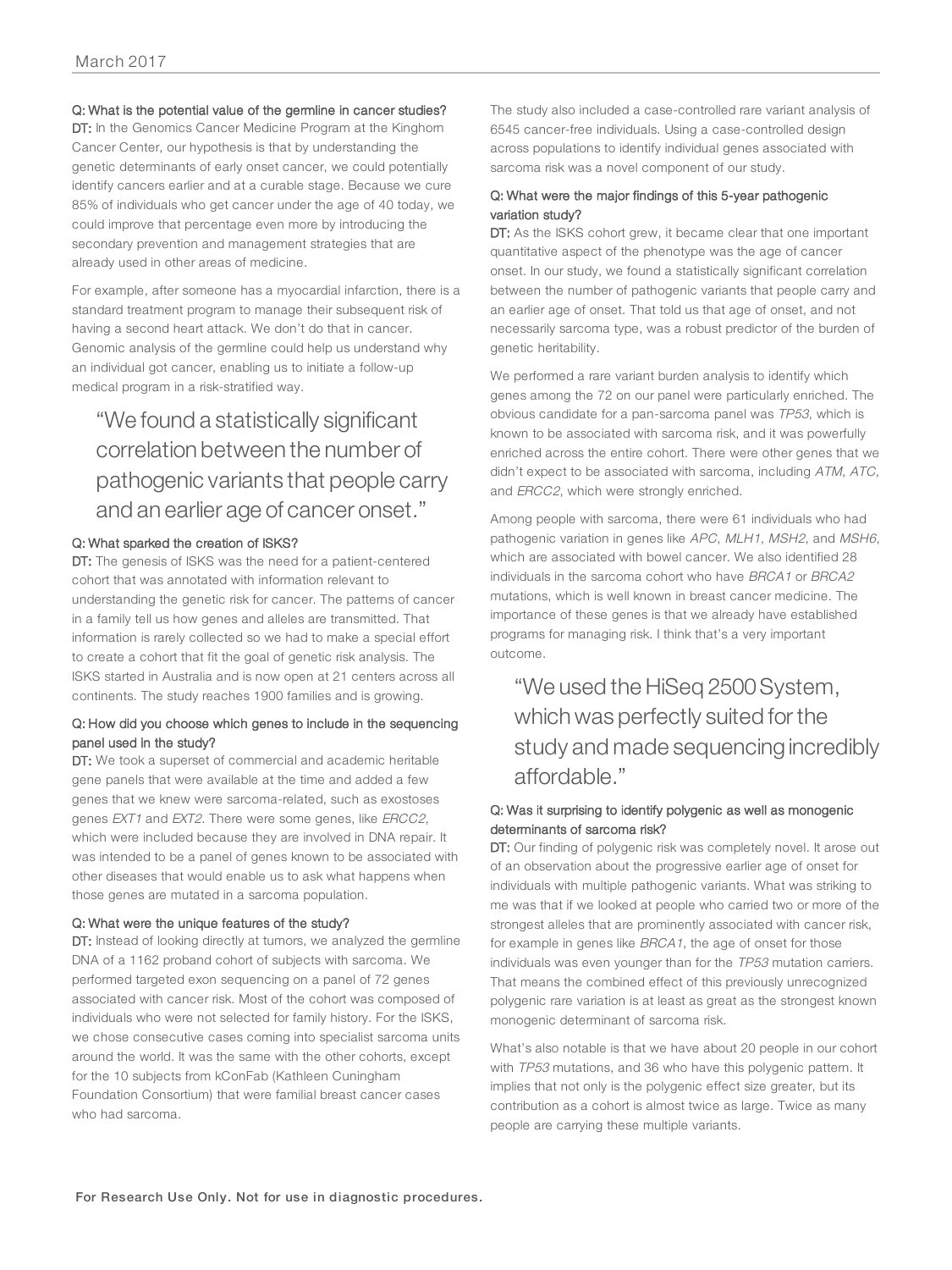#### Q: How did you perform the targeted gene panel sequencing?

DT: We used the HiSeq 2500 System, which was perfectly suited for the study and made sequencing incredibly affordable. The cost of sequencing the panel was about \$200 AUD per sequence, which meant that we had the capacity to do this on a scale of more than 1000 cases. The study was the first of its kind in a rare disease, and getting as much as we could from every dollar we spent was an important part of our strategy.

We performed 10 batches of sequencing over a three-year period. For the later batches, the sequencing was completed in three days using the high-output mode of the HiSeq 2500 System. We were 96-plexing in a single lane and ending up with ample read depth. All the sequencing was completed about three years ago. We've been analyzing it since that time.

# "With WGS, we'll be able to fill in the heritability data that is missing from what we've detected with targeted exon sequencing."

#### Q: Will you be using whole-genome sequencing (WGS) in your studies?

DT: We're just about to embark on performing WGS of this cohort. That is incredibly exciting because we can start to ask broader and deeper questions than we could when we were looking at a panel of known genes. For example, there are many genes, in addition to the ones on our panel, involved in response to DNA damage. With WGS, we can look for pathogenic variation across the totality of that pathway and ask whether we see a signal from every gene, or just the ones we picked for the panel. Also, looking at the whole genome allows us to discover new genes that have not previously been associated with cancer.

WGS might solve the mystery of missing heritability. For example, we have about 130 individuals who have the clinical characteristics of Li Fraumeni-like syndrome, but we have only about 20 people in whom we've discovered TP53 mutations by looking at coding sequences. We wonder how many of those other individuals, who apparently do not have a TP53 mutation, will turn out to have a mutation that lies 20 bases upstream of the coding sequence of the gene. With WGS, we'll be able to fill in the heritability data that is missing from what we've detected with targeted exon sequencing.

It will be interesting to see how many more biomarkers we can discover that are associated with early onset of sarcoma. The whole human genome sequencing will be performed in our HiSeq  $\chi^\circledast$  Ten facility at the Garvan Institute, which we're very excited about.

#### Q: Is sarcoma risk determined at birth?

DT: Based on a published study of environmental and heritable factors, $\degree$  and the analysis of 72 genes in our sarcoma study, I think 1 in 4 people who get sarcoma will be found to have a

genetic mutation or mutations that are responsible for it. That's not to say that there aren't environmental influences. The strongest of those is radiation exposure. If a breast cancer patient receives radiation therapy, their risk of secondary sarcoma is much higher. Some of the genes we identified, like ATM and ATR, are directly involved in repairing DNA damage from radiation. So, someone's sarcoma risk from radiation exposure might be affected by the genes they inherit. If they have the ATM or ATR variants we identified, their chance of radiation-induced sarcoma might be much higher than someone who doesn't have those variants.



The HiSeq 2500 System in use at the Garvan Institute's Kinghorn Cancer Center.

#### Q: Could some of the variants you identified ultimately be used to predict therapeutic response?

DT: There are drugs being developed whose usefulness in treating cancer patients is predicated upon the presence of a germline mutation. An example is PARP (poly ADP ribose polymerase) inhibitors, which have been shown to trigger responses in ovarian and breast cancer patients with BRCA1 and BRCA2 mutations.<sup>3,4</sup> There's a good reason to believe that individuals in whom we found the same mutations might benefit from those treatments.

If I extrapolate from the PARP story, Dr. Susan Domcheck at the University of Pennsylvania published a study several years ago looking at prostate and pancreatic cancer subjects who had a BRCA2 mutation.<sup>5</sup> They were treated with olaparib, a PARP inhibitor drug that is an accepted treatment for breast and ovarian cancer patients with the same mutations. The data supported the hypothesis that therapy directed against a genetically defined target has activity regardless of anatomic organ of origin.

I believe the same rules about response-to-therapy predictions will hold true for sarcoma as well. I would love to see the information we've discovered with ISKS used for PARP inhibitor studies on sarcoma subjects.

#### Q: How might your findings change clinical practice?

DT: We're at a time in history where the best way to treat patients is by combining bioresearch with clinical care. I believe in evidence-based, research-led clinical care. The Kinghorn Cancer Center supports a translation focus on human-centered cancer research. Now we have genomics, an enormously powerful tool for understanding human disease that is providing us with opportunities to improve health outcomes. We've never been able